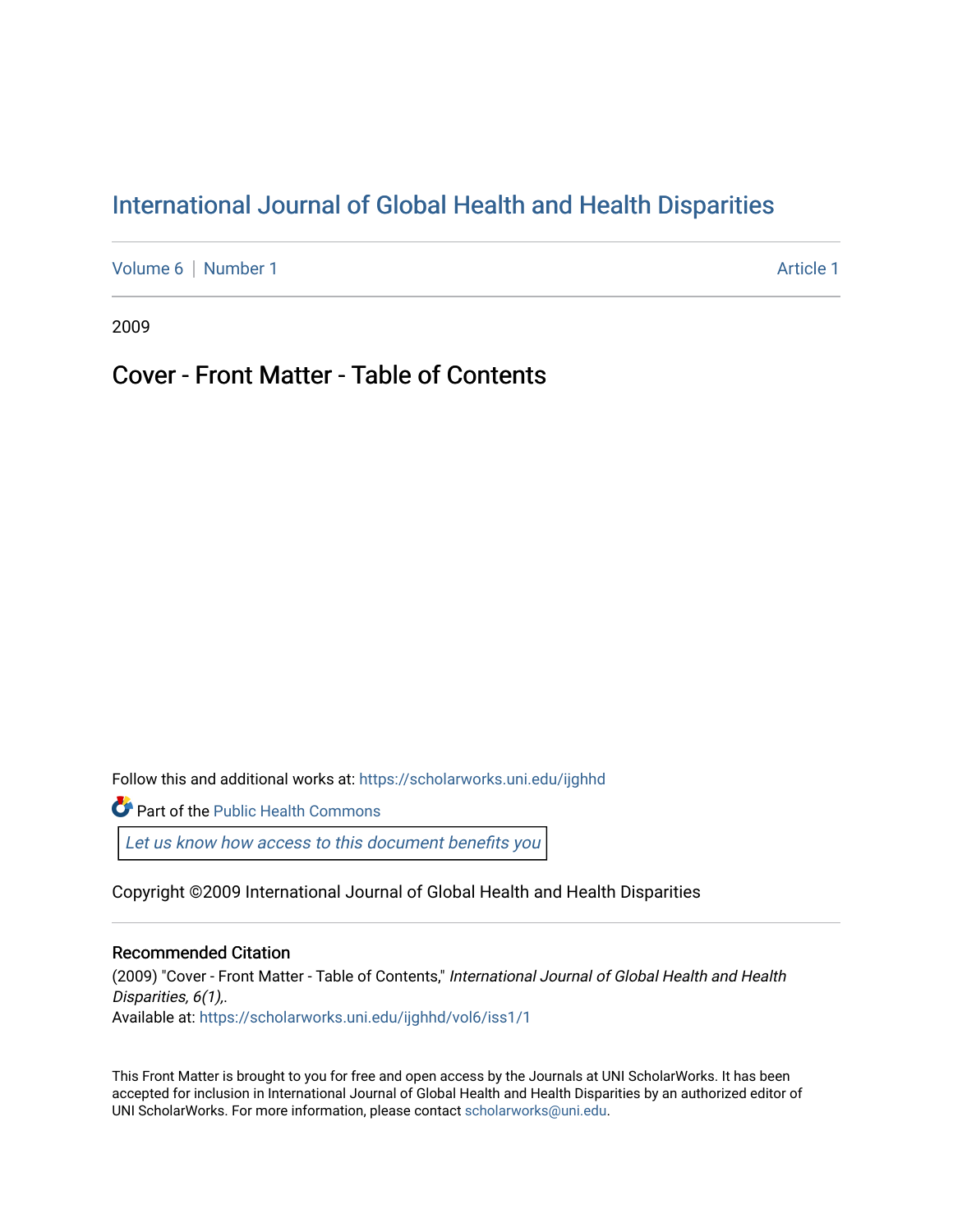# **INTERNATIONAL JOURNAL OF GLOBAL HEALTH AND HEALTH DISPARITIES**

**2009** 



The *International Journal of Global Health and Health Disparities* is a peer-reviewed international journal dedicated to studying public health issues that affect refugee, immigrant, minority, rural, and other diverse and (Rublished by blill is sholar Works, 2009). The journal examines the effects of public health efforts on disparate populations, as well as methodology for providing effective public health programming with at-risk communities.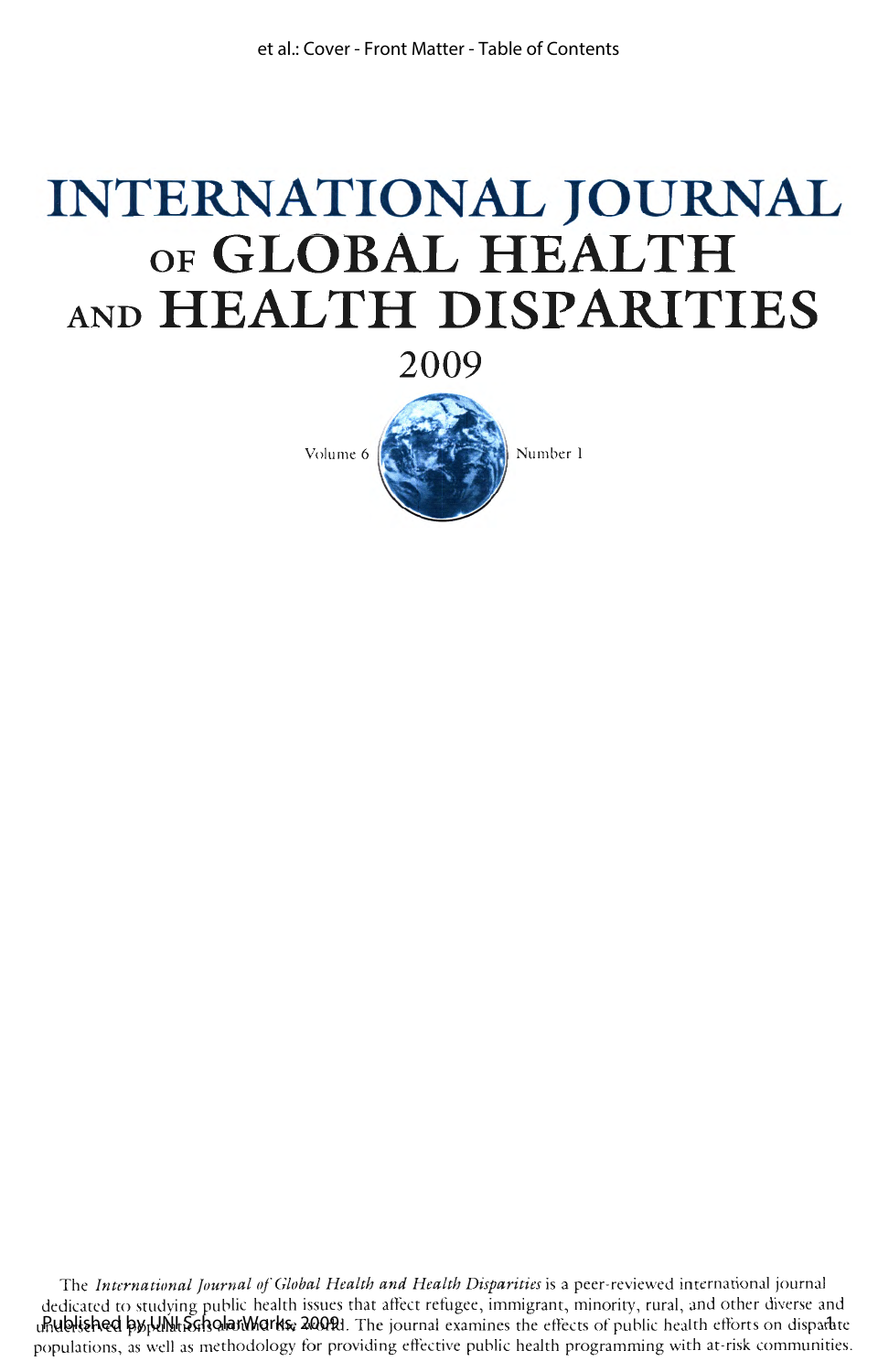## **INTERNATIONAL JOURNAL OF GLOBAL HEALTH AND HEALTH DISPARITIES**  International Journal of Global Health and Health Disparities, Vol. 6, No. 1 [2009], Art. 1

**Editor**  Sue A. Joseph, Ph.D.

### **Senior Advisory Board**

Christopher Edginton, Ph.D. Michele Devlin, Dr.P.H.

#### **Editorial Board**

Thomas Capshew, Ph.D. Dennis Cryer, Ph.D. Osman Galal, M.D., Ph.D. Cynthia Goody, Ph.D., R.D., L.D. Mark Grey, Ph.D. Nicholas Leydon Gene Lutz, Ph.D. D. Randy Mercer, Ph.D. Susan Roberts-Dobie, Ph.D. Kent Sandstrom, Ph.D. Catherine Zeman, Ph.D.

# **PROJECT EXPORT CENTER OF EXCELLENCE FOR HEALTH DISPARITIES**

The mission of the University of Northern Iowa (UNI) Center for Health Disparities is to provide academic leadership in addressing health disparity issues among refugee, immigrant, minority, and rural populations. The UNI Center of Excellence, which is funded by the National Institutes of Health, Accomplishes this mission through establishing model community-campus partnerships in outreach, research, and training on diversity and health issues.

# **GLOBAL HEALTH CORPS**

The Global Health Corps was founded in the Division of Health Promotion and Education at the University of Northern Iowa in 1996. The mission of the Global Health Corps is to train university students in conducting culturally-appropriate public health programs with underserved and diverse communities in the United States and abroad, thereby improving the well-being of at-risk populations through disease prevention and health promotion.

The New Iowans Program at the University of Northern Iowa is funded by the United States Department of Labor. It provides statewide leadership in acculturation and worksite issues that affect newcomers in Iowa and the communities that serve them. It has conducted multiple training, education, publication, and research projects on issues related to rapid ethnic diversification.

The Center for Social and Behavioral Research has been operating at the University of Northern Iowa for several decades. It has an outstanding reputation for conducting innovative and important research for non-profit agencies, county and state organizations, and federal agencies on a wide variety of public health and related topics. Center for Social and Behavioral Research

*International Journal of Global Health and Health Disparities* l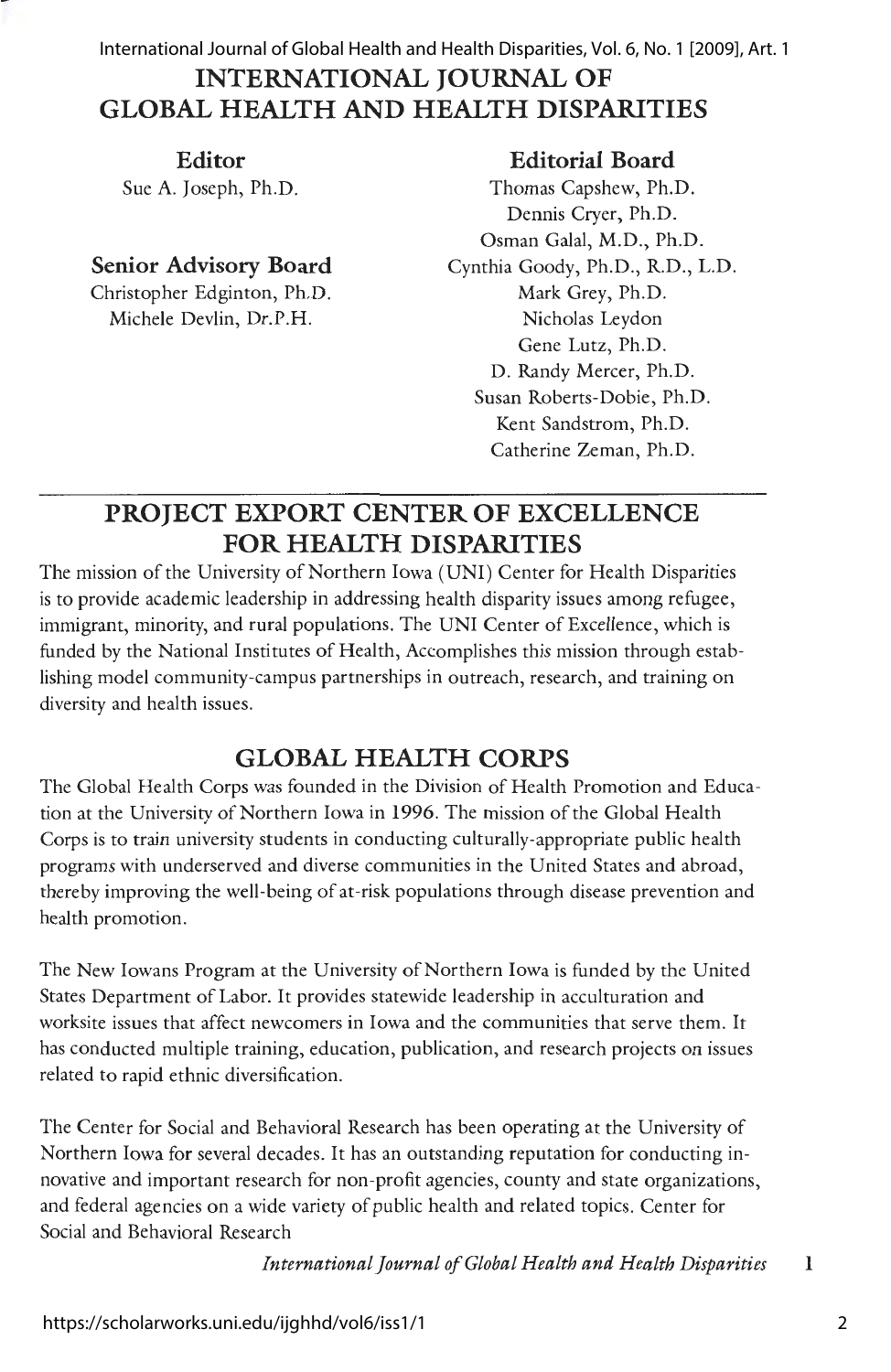## **UNIVERSITY OF NORTHERN IOWA**

The University of Northern Iowa is one of three state-supported universities in the Iowa Regents system. A campus-wide commitment to putting students first lies at the heart of the University of Northern Iowa's reputation for providing exceptional education for its students. Building on its historic excellence in teacher education, the university has developed outstanding programs in business, natural sciences, humanities and fine arts, and social and behavioral sciences. The university places strong emphasis on experiential learning, and has many opportunities for international study. UNI prides itself on providing a student-centered educational experience, and is ranked as one of the best colleges and universities in the Midwestern United States.

# **NATIONAL INSTITUTES OF HEALTH, OFFICE OF MINORITY HEALTH AND HEALTH DISPARITIES**

The National Center on Minority Health and Health Disparities (NCMHD) promotes minority health and leads, coordinates, supports, and assesses the NIH effort to reduce and ultimately eliminate health disparities. The NCMHD works independently and in partnership with the NIH Institutes and Centers and with other Federal agencies and grassroots organizations in minority and in other medically underserved communities to: conduct and support basic, clinical, social and behavioral health disparities research and research training; strengthen the infrastructure of qualified research institutions that conduct health disparities research and training; provide endowments at Centers of Excellence; repay the educational loans of culturally competent researchers who agree to do clinical research; increase the numbers of minorities and other medically underserved populations in clinical research; and promote outreach and the dissemination of health information to medically underserved populations.

#### **PUBLICATION POLICY**

The International Journal of Global Health and Health Disparities welcomes unsolicited manuscripts. Authors should send their manuscripts to the Editorial Office at the address below. Guidelines for authors can be found in this issue as well as at www.globalhealthcorps.org, or can be obtained by writing to the Editorial Office. Issues of international, minority, and global significance for public health are of particular interest.

Views expressed in the journal are those of the authors and do not necessarily reflect the views of the International Journal of Global Health and Health Disparities Editors, editorial board, or other members.

2 *International Journal of Global Health and Health Disparities*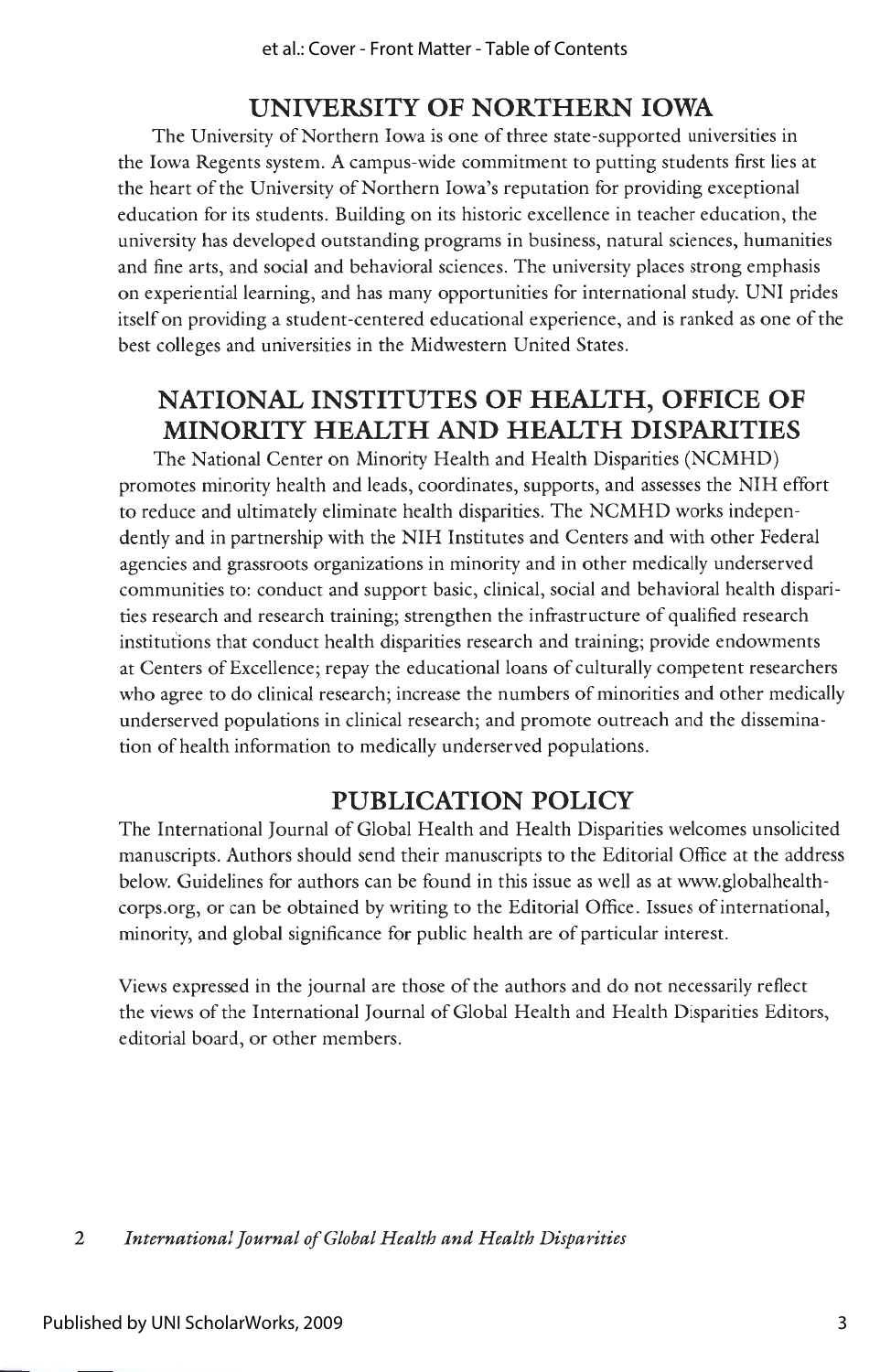Sue A. Joseph, Ph.D., Editor International Journal of Global Health and Health Disparities Project EXPORT Center of Excellence for Health Disparities HPC 107 University of Northern Iowa Cedar Falls, IA 50614-0245 319-273-7965 International Journal of Global Health and Health Disparities, Vol. 6, No. 1 [2009], Art. 1

The *International Journal of Global Health and Health Disparities* is published twice a year, and articles are indexed in CINAHL and CSA/Sociological Indexing.

| Subscription and Purchase Rates (in U.S. Dollars) |      |                                              |  |
|---------------------------------------------------|------|----------------------------------------------|--|
|                                                   |      | $2$ issues $(1$ year) $4$ issues $(2$ years) |  |
| Students                                          | \$10 | \$15                                         |  |
| Individuals/Professionals                         | \$20 | \$35                                         |  |
| Institutions                                      | \$50 | \$90                                         |  |

Single and back issues are \$10, including postage. Foreign postage: Canada, add \$6/2 issues. All other foreign, add \$8/2 issues.

Subscribers in developing countries: The International Journal of Global Health and Health Disparities may provide free or reduced price two-year subscriptions for individuals in developing countries upon request. Some institutions in developing countries - NGOs, universities, and libraries with restricted budgets - may also be eligible for a free or reduced-price subscription. Institutions: please attach a letter with explanation of financial situation.

ISSN 1534-9969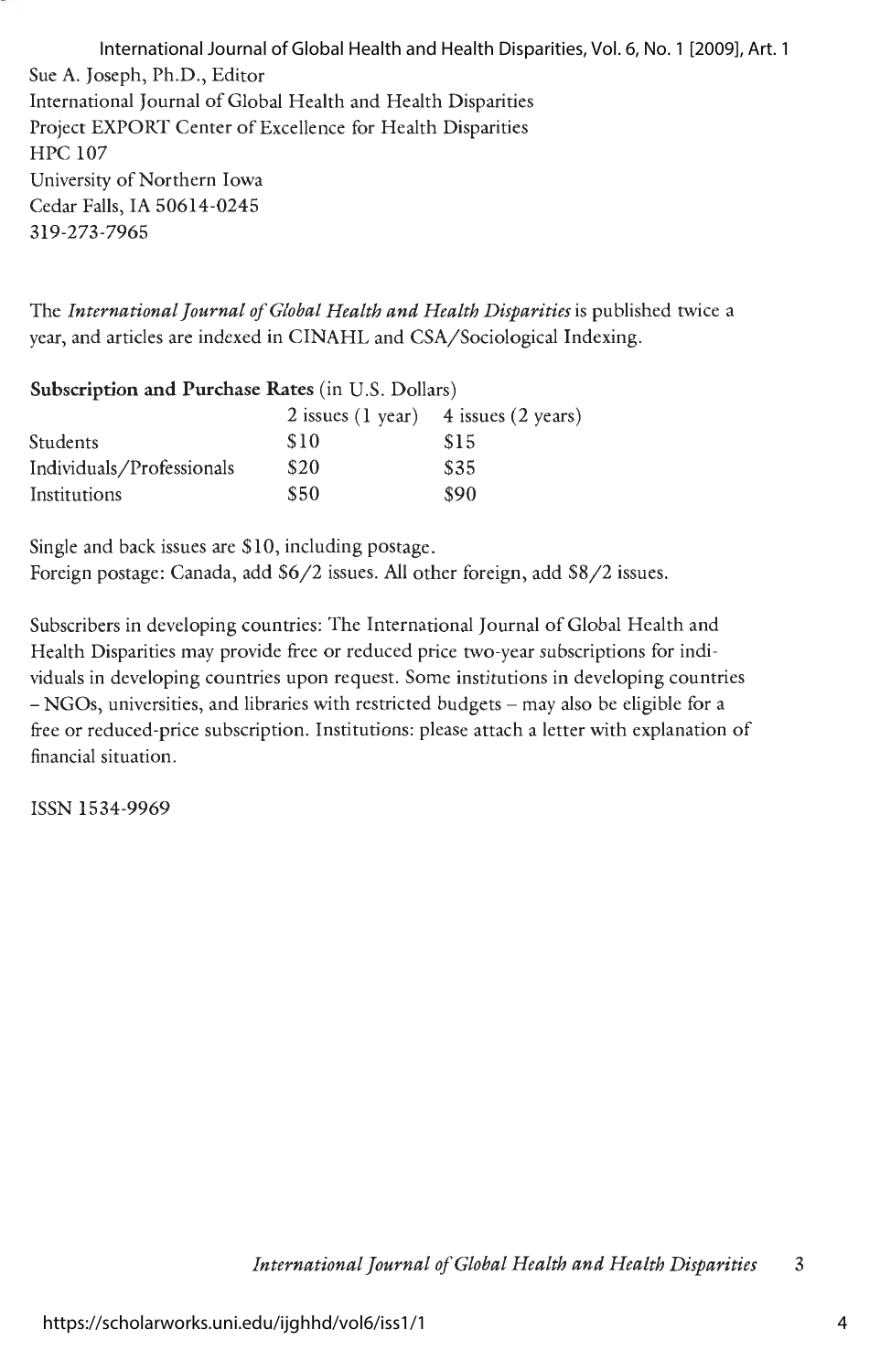## **INTERNATIONAL JOURNAL OG GELOBAL HEALTH AND HEALTH DISPARITIES**

Volume 6, Number **1** 

2008

| <b>ARTICLES</b><br>Inequality, Physician Distribution, and Health in Illinois Counties: A Three-Stage<br>Least Squares Model                                   |
|----------------------------------------------------------------------------------------------------------------------------------------------------------------|
| Human Trafficking in Romania: An analysis of prevention and outreach activities<br>Janet Ho, Georgiana But, Susan Roberts-Dobie,                               |
| Pomegranate (Punica Graantum) Peels as an Agricultural Waste For Removing of<br>Cd(II), Cr(VI), Cu(II), Ni(II), Pb(II) and Zn(II) From Their Aqueous Solutions |
| Interventions to Reduce Recidivism Rates among Juvenile Offenders                                                                                              |
| Association between Human Papillomavirus Infection and Oral Carcinomas                                                                                         |
| The Effects of Aerosolized Brevetoxin Exposure on the Human Respiratory System                                                                                 |
| Childhood Vaccination and Autism                                                                                                                               |
| MRSA in Animals and the Risk of Infection in Humans                                                                                                            |
| Exposure to Pesticides and Breast Cancer Revisited                                                                                                             |
| Animal Source Foods and Adolescent Nutrition                                                                                                                   |
| Cellular Telephones and Cancer: Is There a Connection?                                                                                                         |

4 *International Journal of Global Health and Health Disparities*